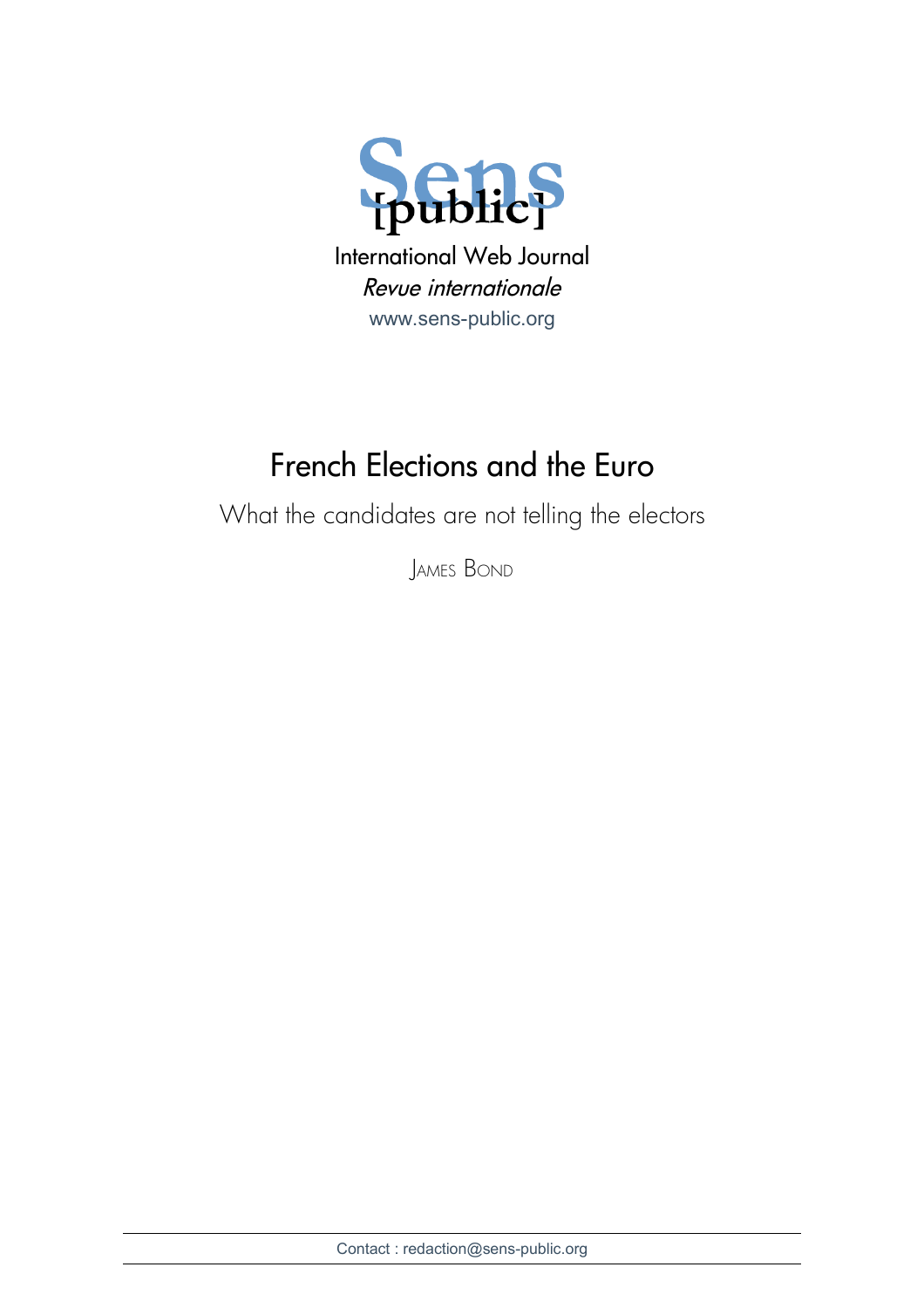# French Elections and the Euro What the candidates are not telling the electors

James Bond

rance's heart beats on the left, but the country's wallet is on the right. This may be a cliché, it has an element of truth. The first round of Presidential elections in France takes place on April 22, with a run-off vote on May 6 if there is no clear winner in the first round. Much is at stake not only for France, but for Europe as well. France has the second largest economy in the zone after Germany and its economic policy has a big impact in the region. The election outcome will define France's response to Europe's ongoing recession, as well as its stance with respect to its neighbors in the Euro zone. But irrespective of whether France's heart wins or its wallet wins, the outcome may not be very favorable for the Eurozone. F

# *French politics*

France's current presidential system, introduced by General de Gaulle in 1958, confers wider powers on the country's President than in almost any other developed country. At its introduction these powers were needed to bring an end to the war in Algeria and to bring political stability to the country. Today, these powers mean that the President and his team for the most part define economic policy, with few checks and balances from parliament or the judiciary, and dramatic changes in direction are possible. For example, at the start of the first term of Socialist President François Mitterrand in 1981, the government nationalized broad swathes of the economy which were the electoral promises outlined in the Socialist/Communist coalition's "Programme Commun". Massive capital flight ensued, and the value of the French franc plummeted. President Mitterrand had to backtrack, but not before significant damage had been done to the economy.

The French political right, unlike the right in most other developed countries, is not a strong defender of the market. France's most important party on the right, the Union pour un Mouvement Populaire (UMP) of the incumbent President Nicolas Sarkozy, is a direct descendant of General de Gaulle's popular movement. Gaullists have always stood for economic self-sufficiency and for a strongly independent defense and foreign policy, and President Sarkozy runs true to type in this regard. On the economic front, his record during his first presidential mandate shows he is a supporter of industrial policy, of national champions, and increasingly, of protectionist trade policy.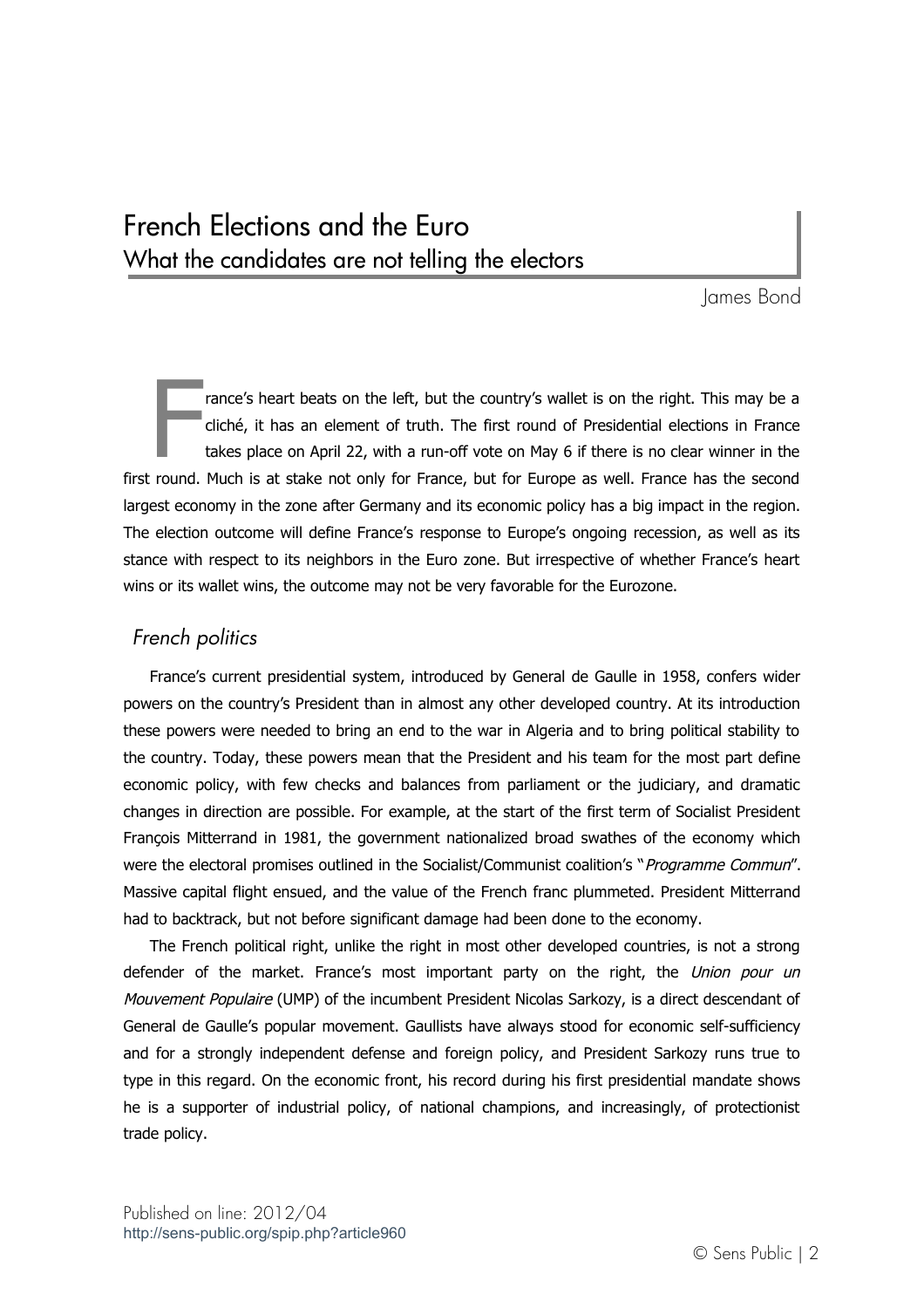Nor does France's main party on the left, the Socialist Party, support market-based solutions either. Unlike Britain's Labor Party or Spain's *Partido Socialista Obrero*, France's Socialists under former Party Secretary and Presidential candidate François Hollande remain mired in a decadesold narrative of class struggle, the central role of the State, taxation of the wealthy and strong entitlement programs. The hopes that Mr. Dominique Strauss-Kahn would revitalize the party with his strong economic credentials earned at the International Monetary Fund (IMF) and its robust response to the financial crisis were dashed when he was arrested in New York on charges of molesting a hotel chambermaid, charges that were later dropped. Mr. Strauss-Kahn's behavior is likely to go down in the history books as a tragedy in terms of foregone opportunity for change.

# *In France it's not the government that is the problem, it's the market*

President Reagan famously said: "The government is not the solution, it is the problem."<sup>[1](#page-2-0)</sup> This view of the poor effectiveness of the State could not be further from the view of the French about their system. Both the left and right in France support a strong role for the State because it is very popular with voters. People like the cost-effective public health system ("Sécurité Sociale") which delivers high quality care for all, with far better health outcomes than US healthcare at two-thirds the cost<sup>[2](#page-2-1)</sup>. They broadly support the resource transfer system that guarantees a pension for all on retirement at 62, a safety-net for the least privileged, assistance to working mothers, and tax rebates on the birth of the third child. They enjoy the high quality infrastructure: high speed trains that shuttle at 200 mph between Paris and other major cities, a first rate network of motorways, clean and attractive cities and towns, efficient and reliable nuclear energy, a largely unspoiled rural landscape.

Above all they like the labor market protections that provide those workers in employment with unprecedented security, generous vacations and a 35 hour work week. They don't like France's stubbornly high unemployment  $(10.0\%$  in February 2012<sup>[3](#page-2-2)</sup>), even higher among the young, but they see this not so much the result of labor market rigidities and loss of competitiveness as the consequence of job outsourcing, cut-throat competition from Asia, and the heartless outcome of the way the market economy functions.

<span id="page-2-0"></span><sup>&</sup>lt;sup>1</sup> "In this present crisis, government is not the solution to our problem; government is the problem. From time to time we've been tempted to believe that society has become too complex to be managed by selfrule, that government by an elite group is superior to government for, by, and of the people. Well, if no one among us is capable of governing himself, then who among us has the capacity to govern someone else?" - Ronald Reagan, US President, January 20, 1981

<span id="page-2-1"></span> $^2$  Health care spending in France represented 11.8% of GDP in 2010 against 17.4% in the United States (Source: [OECD\)](http://www.oecd.org/document/16/0,3746,en_2649_33929_2085200_1_1_1_1,00.html).

<span id="page-2-2"></span><sup>&</sup>lt;sup>3</sup> Unemployment as of February 2012. Source: [Eurostat](http://epp.eurostat.ec.europa.eu/portal/page/portal/employment_unemployment_lfs/introduction)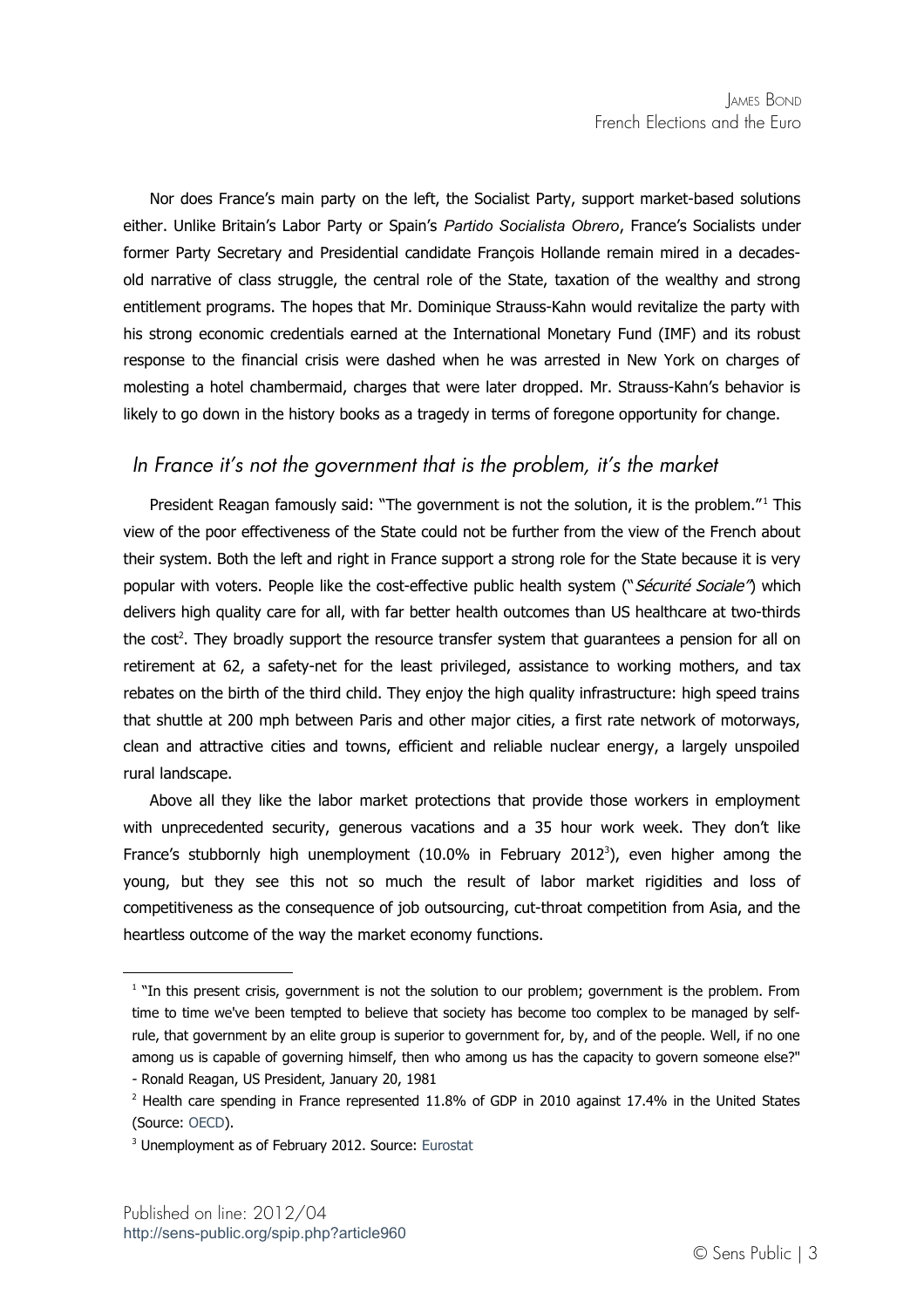For the French public does not hold much trust in the free-market. A March 2012 poll by GlobeScan of Canada reveals that whereas in Britain, China, Germany and the United States a majority of between 55% and 70% of citizens agreed that the free-market system was the best, in France only 31% do. France had the lowest rate of any of the countries polled by GlobeScan; perhaps a sign of the success of the French State-led model of Sécurité Sociale, entitlements, public infrastructure and employment protection.

### *The party has to end sometime*

Leading up to the election, what none of the major candidates is telling the French public is that their beloved and much admired system of strong State intervention coupled with labor market protections cannot continue in its current form. More precisely, they are not telling the voters that the system, created during the three decades of high growth following the Second World War ("Les Trente Glorieuses"), is now being financed at the margin by public borrowing, and that France's intractable budget deficit adds to France's public debt every year.

The current system is unsustainable because France's government spending has exceeded revenue since the introduction of the Euro ten years ago. France's sovereign debt today stands at 89% of GDP. This level of debt is not (yet) disastrous, but it is enough that Standard and Poor's (a credit rating agency), downgraded France's government debt from AAA to AA+ in January 2012 in the face of the persistent budget deficit and the anemic response to the Eurozone crisis.



Source: OECD

In truth, both of the two main candidates recognize that France's budget deficit must be brought down over time. The manner in which they propose to do this reflects their respective political outlooks. Mr. Hollande proposes to increase taxation of the wealthiest, to a rate of 75% for taxpayers earning over €1 million per year and 45% for those earning more than €150,000 per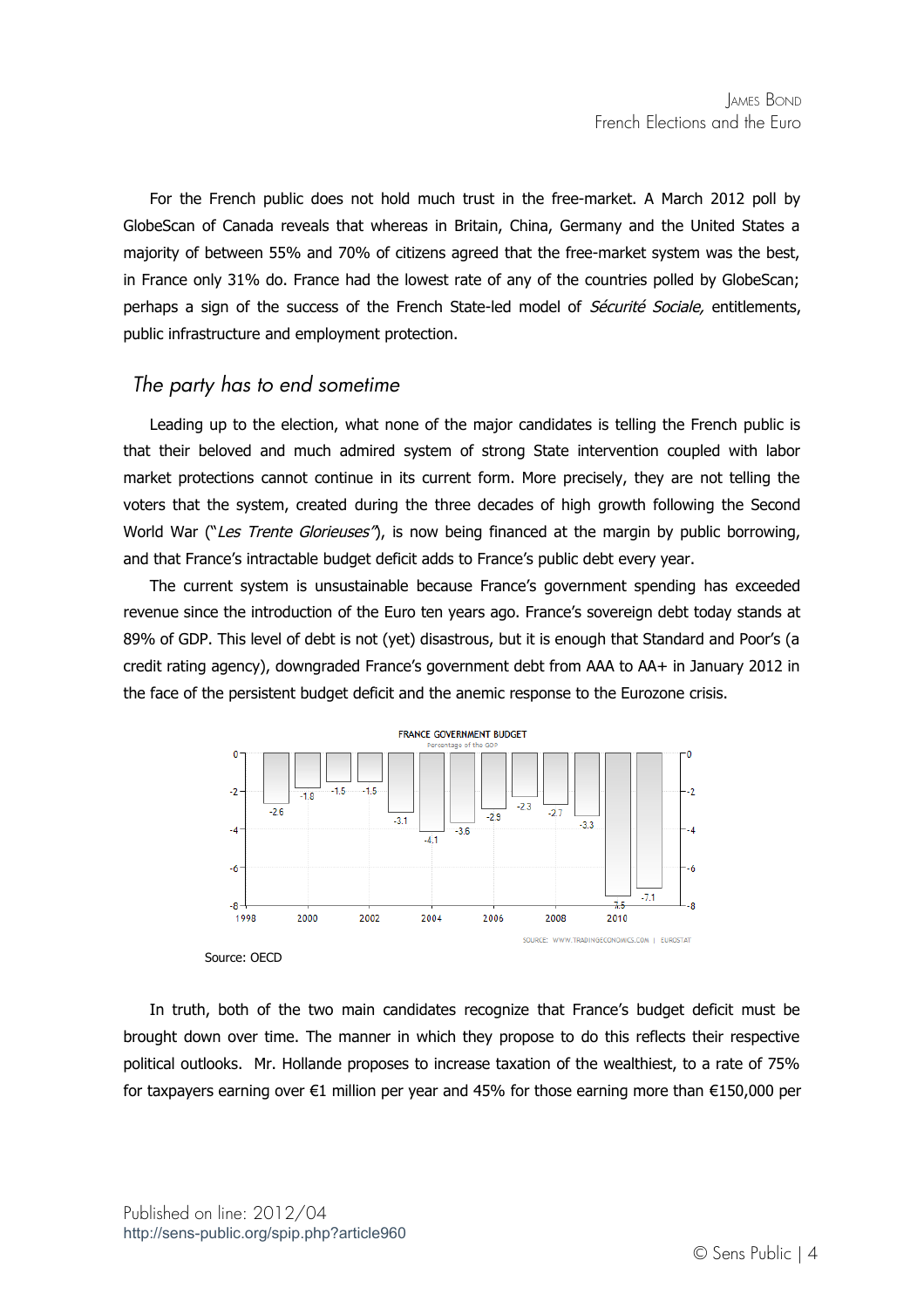year<sup>[4](#page-4-0)</sup>. Mr. Sarkozy in contrast, proposes to cut some expenditure by continuing his policy of replacing only one civil servant for two who retire and extending this policy to public workers employed by local authorities. He too, proposes to increase taxation, by imposing a minimum tax rate on French companies and by taxing financial transactions (the "Tobin Tax"). Both candidates, in sum, propose to increase France's fiscal burden to solve the problem.

### *'Le vrai défi français'*

But France's real challenges are not those being discussed by the candidates. There are four structural issues that need attention. First, the country has not had robust economic growth for more than ten years. Second, public expenditure now takes up 57% of GDP, and even before the current crisis it stood at over 50% (see graph). Third, France, as one of the most highly taxed countries in the world, has limited potential to solve the current crisis by taxing more. And most importantly, France's firms and workers are no longer competitive compared to their peers.

To get out of the current morass, increasing the tax burden  $-$  the solution proposed by the two leading candidates – will not be enough. France will not be able to reduce its budget deficit without stronger economic growth, and stronger growth cannot be achieved without improving France's competitiveness and expanding exports. This, at the base, is why France has low growth and stubbornly high unemployment. French workers are simply not cost-effective compared to their brethren across the Rhine, with whom they share a currency.

The reason for France's loss of competitiveness compared to Germany lies deep within policy choices that date back nearly half a century and how they relate to the introduction of the Euro. Ten years after the creation of the Eurozone, it is safe to say that European Central Bank (ECB) monetary policy has been closer to that of the Bundesbank than that of the Banque de France: monetary policy favoring a strong Euro rather than enhancing competitiveness. Despite the reign of Mr. Jean-Claude Trichet at the helm of the ECB (now replaced by Mr. Mario Draghi), Eurozone monetary policy has been much more Germanic than Gallic.

To add to this, the policy choices of the two countries over the last 50 years could not have been more different. Germany, traumatized by hyperinflation during the Weimar Republic in 1923, built its postwar growth on the back of a strong Deutschmark. Gains in productivity resulted from internal adjustments in the labor market, control of the wage bill and prudent macro-economic and public expenditure policy. Reunification in 1990 reinforced the internal adjustment mindset as the newly unified German economy had to offset the cost of huge transfers to the former East Germany and regain productivity lost with the merger. Adapting to the newly established

<span id="page-4-0"></span><sup>&</sup>lt;sup>4</sup> Source: Le Figaro: *Les propositions des candidats sur l'économie et le social*, April 15 2012.